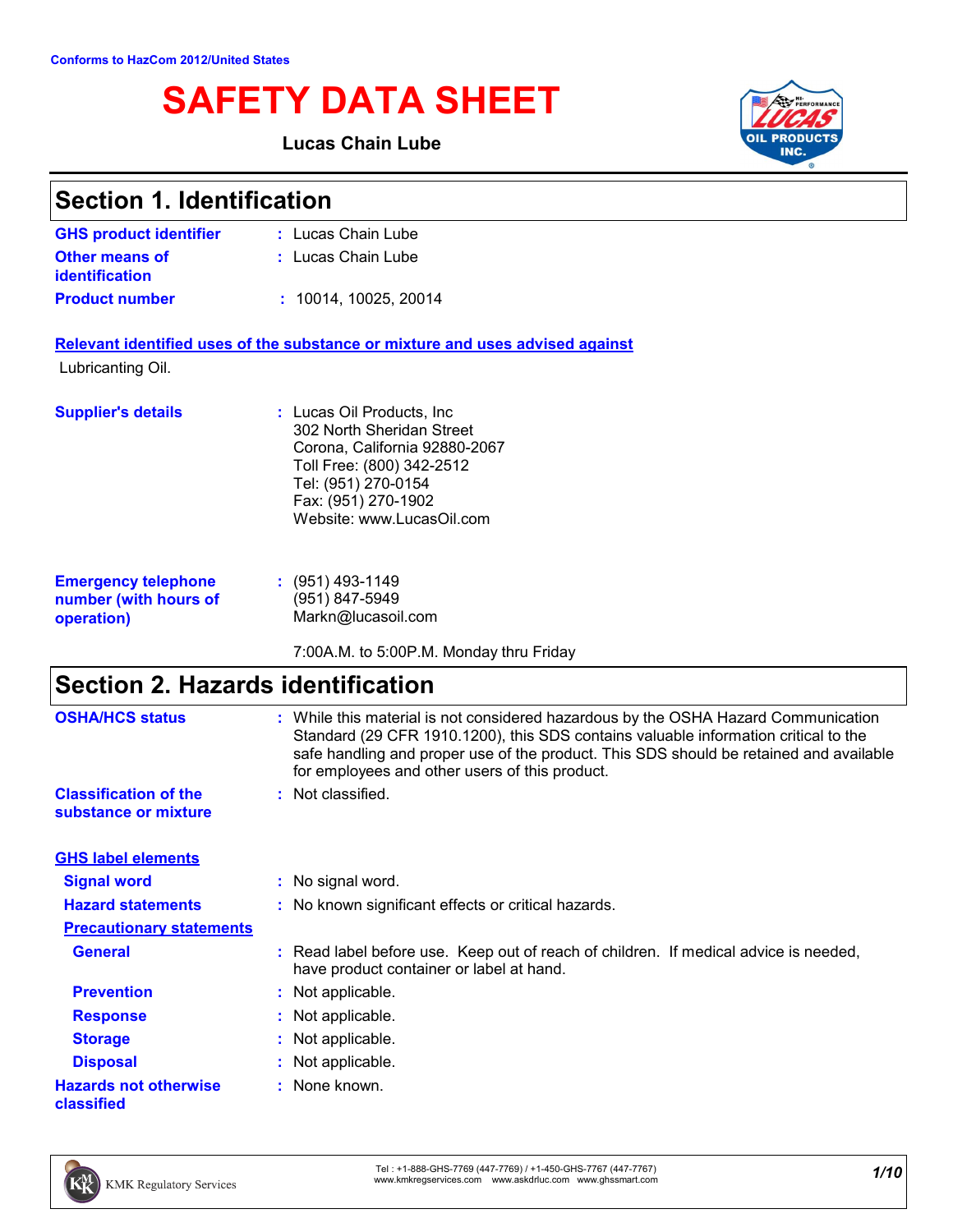

## **Section 3. Composition/information on ingredients**

**:** Substance

- **Other means of identification**
- 
- 
- **:** Lucas Chain Lube

### **CAS number/other identifiers**

| <b>CAS number</b>   | : Not available. |
|---------------------|------------------|
| <b>Product code</b> | : 10014, 10025   |

| <b>Ingredient name</b>                                             |             | <b>CAS number</b> |
|--------------------------------------------------------------------|-------------|-------------------|
| Lubricating oils, petroleum, c>25, hydrotreated bright stock-based | $160 - 100$ | 72623-83-7        |

Any concentration shown as a range is to protect confidentiality or is due to batch variation.

**There are no additional ingredients present which, within the current knowledge of the supplier and in the concentrations applicable, are classified as hazardous to health or the environment and hence require reporting in this section.**

**Occupational exposure limits, if available, are listed in Section 8.**

### **Section 4. First aid measures**

### **Description of necessary first aid measures**

| <b>Eye contact</b>  | : Immediately flush eyes with plenty of water, occasionally lifting the upper and lower<br>eyelids. Check for and remove any contact lenses. Get medical attention if irritation<br>occurs.                                                                                                                                                            |
|---------------------|--------------------------------------------------------------------------------------------------------------------------------------------------------------------------------------------------------------------------------------------------------------------------------------------------------------------------------------------------------|
| <b>Inhalation</b>   | : Remove victim to fresh air and keep at rest in a position comfortable for breathing. Get<br>medical attention if symptoms occur.                                                                                                                                                                                                                     |
| <b>Skin contact</b> | : Wash contaminated skin with soap and water. Get medical attention if symptoms occur.                                                                                                                                                                                                                                                                 |
| <b>Ingestion</b>    | : Wash out mouth with water. Remove victim to fresh air and keep at rest in a position<br>comfortable for breathing. If material has been swallowed and the exposed person is<br>conscious, give small quantities of water to drink. Do not induce vomiting unless<br>directed to do so by medical personnel. Get medical attention if symptoms occur. |

#### **Most important symptoms/effects, acute and delayed**

| <b>Potential acute health effects</b>                                                       |                                                                                   |  |
|---------------------------------------------------------------------------------------------|-----------------------------------------------------------------------------------|--|
| <b>Eye contact</b>                                                                          | : No known significant effects or critical hazards.                               |  |
| <b>Inhalation</b>                                                                           | : No known significant effects or critical hazards.                               |  |
| <b>Skin contact</b>                                                                         | : No known significant effects or critical hazards.                               |  |
| <b>Ingestion</b>                                                                            | : No known significant effects or critical hazards.                               |  |
| <b>Over-exposure signs/symptoms</b>                                                         |                                                                                   |  |
| Eye contact                                                                                 | : No known significant effects or critical hazards.                               |  |
| <b>Inhalation</b>                                                                           | : No known significant effects or critical hazards.                               |  |
| <b>Skin contact</b>                                                                         | : No known significant effects or critical hazards.                               |  |
| <b>Ingestion</b>                                                                            | : No known significant effects or critical hazards.                               |  |
| <u>Indication of immediate medical attention and special treatment needed, if necessary</u> |                                                                                   |  |
| <b>Notes to physician</b>                                                                   | : Treat symptomatically. Contact poison treatment specialist immediately if large |  |

|                                   | quantities have been ingested or inhaled.                                          |
|-----------------------------------|------------------------------------------------------------------------------------|
| <b>Specific treatments</b>        | : No specific treatment.                                                           |
| <b>Protection of first-aiders</b> | No action shall be taken involving any personal risk or without suitable training. |

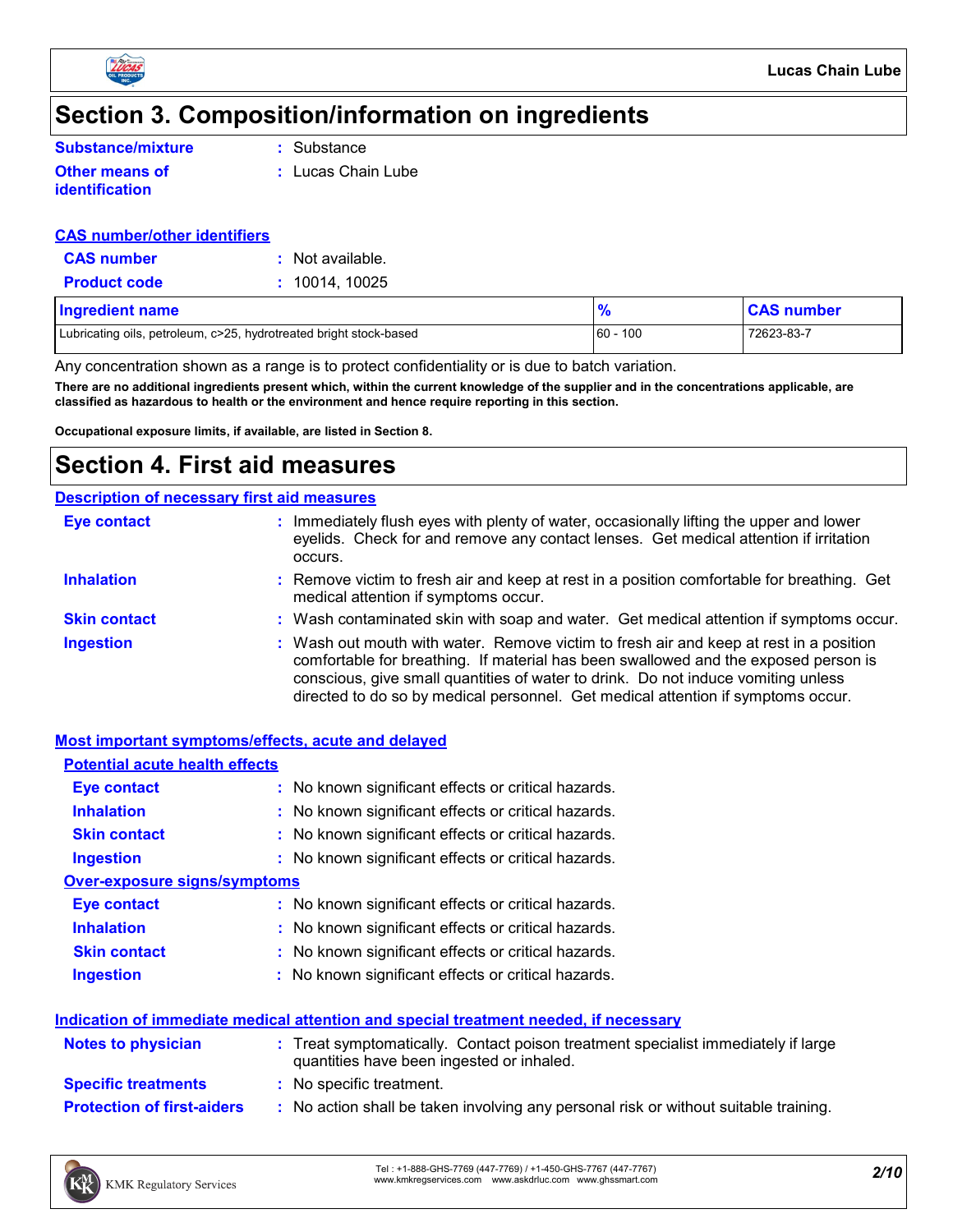

### **Section 4. First aid measures**

**See toxicological information (Section 11)**

## **Section 5. Fire-fighting measures**

| <b>Extinguishing media</b>                               |                                                                                                                                                                        |
|----------------------------------------------------------|------------------------------------------------------------------------------------------------------------------------------------------------------------------------|
| <b>Suitable extinguishing</b><br>media                   | : Use an extinguishing agent suitable for the surrounding fire.                                                                                                        |
| <b>Unsuitable extinguishing</b><br>media                 | $:$ None known.                                                                                                                                                        |
| <b>Specific hazards arising</b><br>from the chemical     | : No specific fire or explosion hazard.                                                                                                                                |
| <b>Hazardous thermal</b><br>decomposition products       | No specific data.                                                                                                                                                      |
| <b>Special protective actions</b><br>for fire-fighters   | : No special precaution is required.                                                                                                                                   |
| <b>Special protective</b><br>equipment for fire-fighters | Fire-fighters should wear appropriate protective equipment and self-contained breathing<br>apparatus (SCBA) with a full face-piece operated in positive pressure mode. |

## **Section 6. Accidental release measures**

| <b>Personal precautions, protective equipment and emergency procedures</b> |                                                                                                                                                                                                                                                                                                                                                                                                                                                                                                                                                                                          |  |  |
|----------------------------------------------------------------------------|------------------------------------------------------------------------------------------------------------------------------------------------------------------------------------------------------------------------------------------------------------------------------------------------------------------------------------------------------------------------------------------------------------------------------------------------------------------------------------------------------------------------------------------------------------------------------------------|--|--|
| For non-emergency<br>personnel                                             | : No action shall be taken involving any personal risk or without suitable training. Keep<br>unnecessary and unprotected personnel from entering. Do not touch or walk through<br>spilled material. Put on appropriate personal protective equipment.                                                                                                                                                                                                                                                                                                                                    |  |  |
| For emergency responders :                                                 | If specialized clothing is required to deal with the spillage, take note of any information in<br>Section 8 on suitable and unsuitable materials. See also the information in "For non-<br>emergency personnel".                                                                                                                                                                                                                                                                                                                                                                         |  |  |
| <b>Environmental precautions</b>                                           | : Avoid dispersal of spilled material and runoff and contact with soil, waterways, drains<br>and sewers. Inform the relevant authorities if the product has caused environmental<br>pollution (sewers, waterways, soil or air).                                                                                                                                                                                                                                                                                                                                                          |  |  |
| <b>Methods and materials for containment and cleaning up</b>               |                                                                                                                                                                                                                                                                                                                                                                                                                                                                                                                                                                                          |  |  |
| <b>Small spill</b>                                                         | : Stop leak if without risk. Move containers from spill area. Dilute with water and mop up<br>if water-soluble. Alternatively, or if water-insoluble, absorb with an inert dry material and<br>place in an appropriate waste disposal container. Dispose of via a licensed waste<br>disposal contractor.                                                                                                                                                                                                                                                                                 |  |  |
| <b>Large spill</b>                                                         | Stop leak if without risk. Move containers from spill area. Prevent entry into sewers,<br>water courses, basements or confined areas. Wash spillages into an effluent treatment<br>plant or proceed as follows. Contain and collect spillage with non-combustible,<br>absorbent material e.g. sand, earth, vermiculite or diatomaceous earth and place in<br>container for disposal according to local regulations (see Section 13). Dispose of via a<br>licensed waste disposal contractor. Note: see Section 1 for emergency contact<br>information and Section 13 for waste disposal. |  |  |

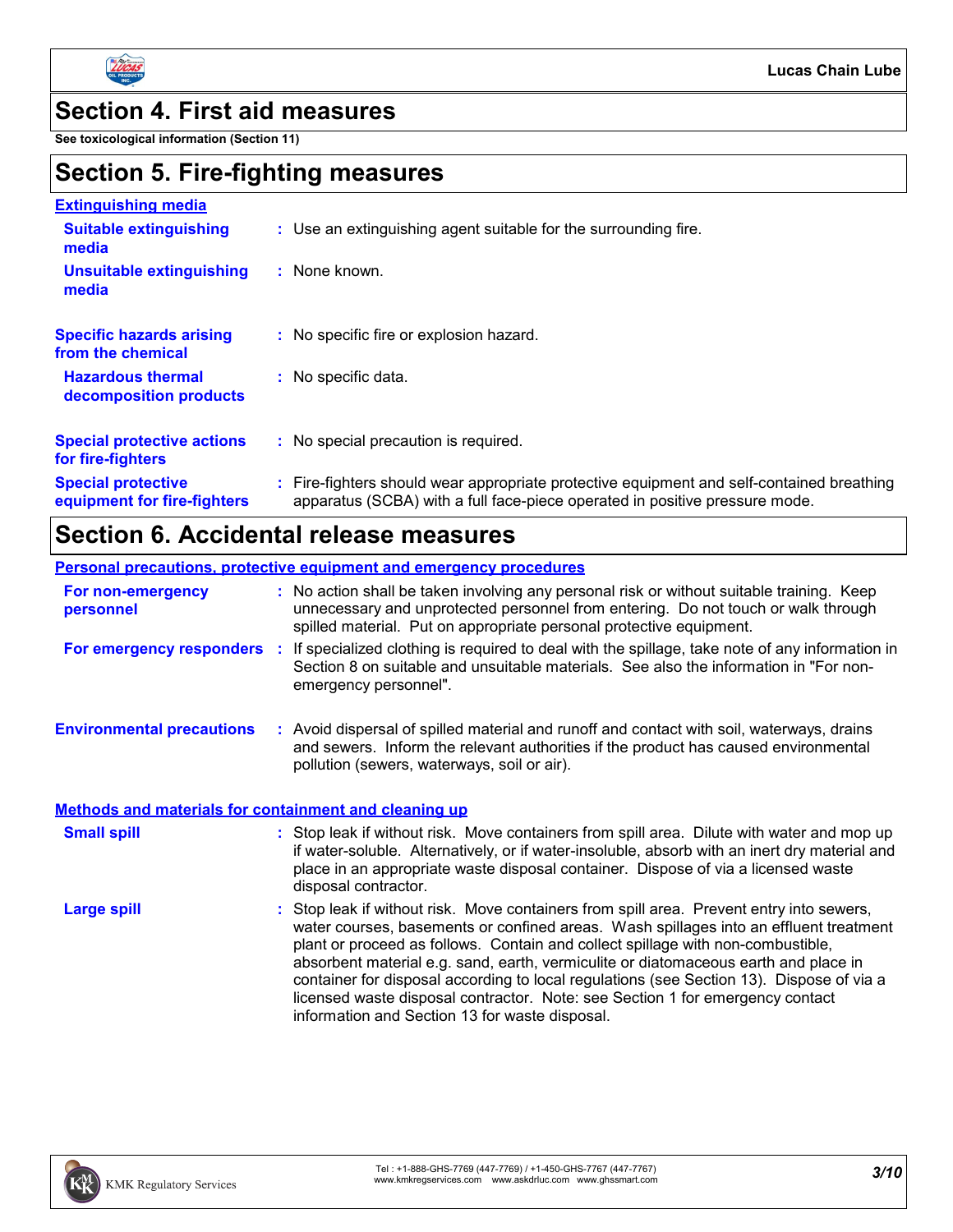

# **Section 7. Handling and storage**

| <b>Precautions for safe handling</b>                                             |                                                                                                                                                                                                                                                                                                                                                                                                                                                                                                             |
|----------------------------------------------------------------------------------|-------------------------------------------------------------------------------------------------------------------------------------------------------------------------------------------------------------------------------------------------------------------------------------------------------------------------------------------------------------------------------------------------------------------------------------------------------------------------------------------------------------|
| <b>Protective measures</b>                                                       | : Put on appropriate personal protective equipment (see Section 8).                                                                                                                                                                                                                                                                                                                                                                                                                                         |
| <b>Advice on general</b><br>occupational hygiene                                 | Eating, drinking and smoking should be prohibited in areas where this material is<br>handled, stored and processed. Workers should wash hands and face before eating,<br>drinking and smoking. See also Section 8 for additional information on hygiene<br>measures.                                                                                                                                                                                                                                        |
| <b>Conditions for safe storage,</b><br>including any<br><b>incompatibilities</b> | Store in accordance with local regulations. Store in original container protected from<br>direct sunlight in a dry, cool and well-ventilated area, away from incompatible materials<br>(see Section 10) and food and drink. Keep container tightly closed and sealed until<br>ready for use. Containers that have been opened must be carefully resealed and kept<br>upright to prevent leakage. Do not store in unlabeled containers. Use appropriate<br>containment to avoid environmental contamination. |

## **Section 8. Exposure controls/personal protection**

#### **Control parameters**

#### **Occupational exposure limits**

| <b>Ingredient name</b>                                             | <b>Exposure limits</b>                                                                                                                                                                                                                                                                                                |
|--------------------------------------------------------------------|-----------------------------------------------------------------------------------------------------------------------------------------------------------------------------------------------------------------------------------------------------------------------------------------------------------------------|
| Lubricating oils, petroleum, c>25, hydrotreated bright stock-based | ACGIH TLV (United States, 3/2012).<br>TWA: 5 mg/m <sup>3</sup> 8 hours. Form: Inhalable fraction<br>NIOSH REL (United States, 6/2009).<br>TWA: 5 mg/m <sup>3</sup> 10 hours. Form: Mist<br>STEL: 10 mg/m <sup>3</sup> 15 minutes. Form: Mist<br>OSHA PEL (United States, 6/2010).<br>TWA: $5 \text{ mg/m}^3$ 8 hours. |

| <b>Appropriate engineering</b><br><b>controls</b> | : No special ventilation requirements. Good general ventilation should be sufficient to<br>control worker exposure to airborne contaminants. If this product contains ingredients<br>with exposure limits, use process enclosures, local exhaust ventilation or other<br>engineering controls to keep worker exposure below any recommended or statutory<br>limits. |
|---------------------------------------------------|---------------------------------------------------------------------------------------------------------------------------------------------------------------------------------------------------------------------------------------------------------------------------------------------------------------------------------------------------------------------|
| <b>Environmental exposure</b><br><b>controls</b>  | : Emissions from ventilation or work process equipment should be checked to ensure<br>they comply with the requirements of environmental protection legislation.                                                                                                                                                                                                    |
| <b>Individual protection measures</b>             |                                                                                                                                                                                                                                                                                                                                                                     |
| <b>Hygiene measures</b>                           | : Wash hands, forearms and face thoroughly after handling chemical products, before<br>eating, smoking and using the lavatory and at the end of the working period. Ensure<br>that eyewash stations and safety showers are close to the workstation location.                                                                                                       |
| <b>Eye/face protection</b>                        | : Safety eyewear complying with an approved standard should be used when a risk<br>assessment indicates this is necessary to avoid exposure to liquid splashes, mists,<br>gases or dusts. If contact is possible, the following protection should be worn, unless<br>the assessment indicates a higher degree of protection: safety glasses with side-<br>shields.  |
| <b>Skin protection</b>                            |                                                                                                                                                                                                                                                                                                                                                                     |
| <b>Hand protection</b>                            | : Chemical-resistant, impervious gloves complying with an approved standard should be<br>worn at all times when handling chemical products if a risk assessment indicates this is<br>necessary.                                                                                                                                                                     |
| <b>Body protection</b>                            | : Personal protective equipment for the body should be selected based on the task being<br>performed and the risks involved and should be approved by a specialist before<br>handling this product.                                                                                                                                                                 |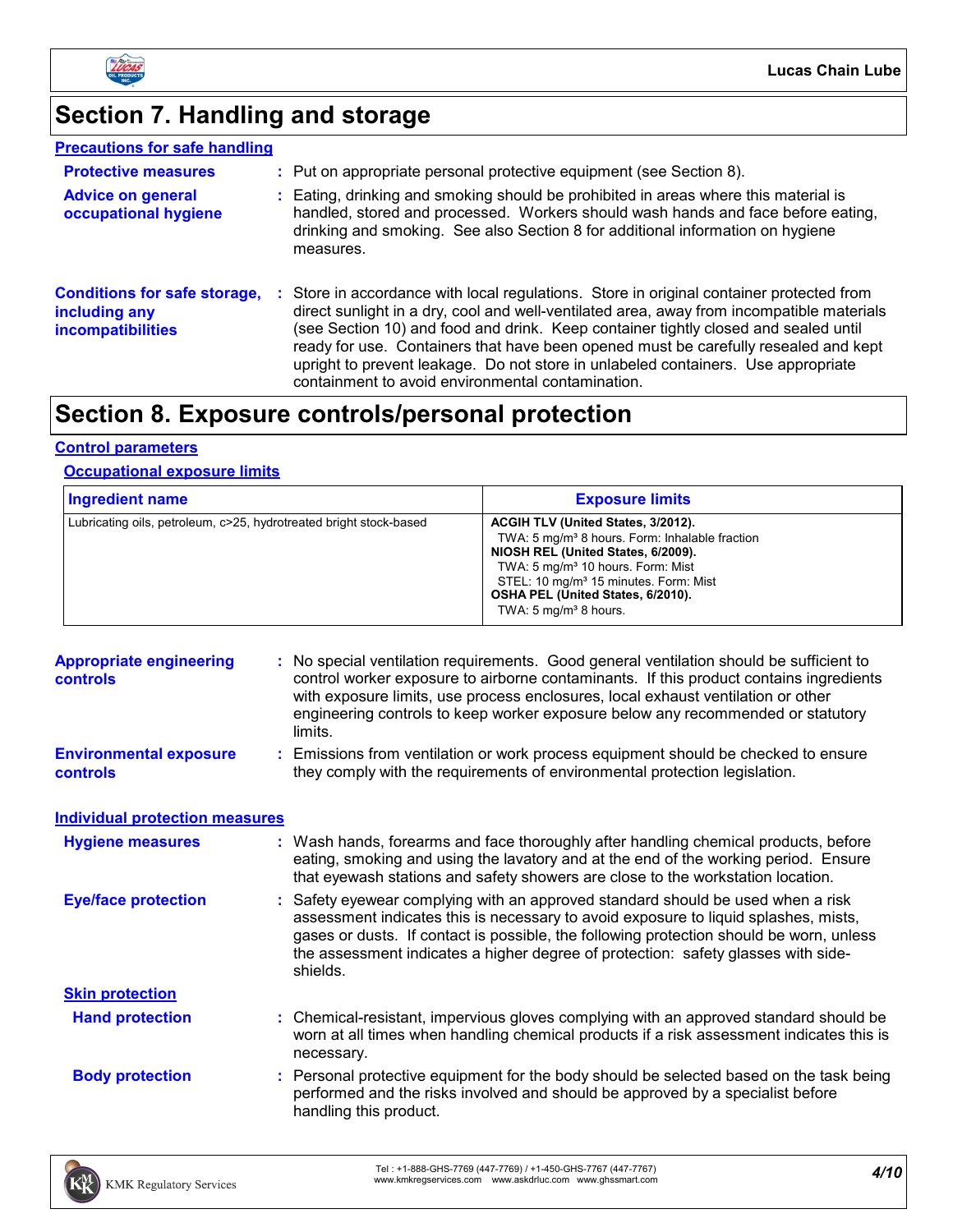

# **Section 8. Exposure controls/personal protection**

| <b>Other skin protection</b>  | : Appropriate footwear and any additional skin protection measures should be selected<br>based on the task being performed and the risks involved and should be approved by a<br>specialist before handling this product.                                                                                                       |
|-------------------------------|---------------------------------------------------------------------------------------------------------------------------------------------------------------------------------------------------------------------------------------------------------------------------------------------------------------------------------|
| <b>Respiratory protection</b> | : Use a properly fitted, air-purifying or supplied air respirator complying with an approved<br>standard if a risk assessment indicates this is necessary. Respirator selection must be<br>based on known or anticipated exposure levels, the hazards of the product and the safe<br>working limits of the selected respirator. |

## **Section 9. Physical and chemical properties**

| <b>Appearance</b>                                 |                                                             |
|---------------------------------------------------|-------------------------------------------------------------|
| <b>Physical state</b>                             | : Liquid. [Clear.]                                          |
| <b>Color</b>                                      | : Brown. [Dark]                                             |
| Odor                                              | : Petroleum                                                 |
| <b>Odor threshold</b>                             | Not available.                                              |
| pH                                                | : Not available.                                            |
| <b>Melting point</b>                              | : Not available.                                            |
| <b>Boiling point</b>                              | : $260^{\circ}$ C (500 $^{\circ}$ F)                        |
| <b>Flash point</b>                                | : Closed cup: $213.89^{\circ}$ C (417 $^{\circ}$ F)         |
| <b>Burning time</b>                               | : Not applicable.                                           |
| <b>Burning rate</b>                               | : Not applicable.                                           |
| <b>Evaporation rate</b>                           | : Not available.                                            |
| <b>Flammability (solid, gas)</b>                  | : Not available.                                            |
| Lower and upper explosive<br>(flammable) limits   | : Not available.                                            |
| <b>Vapor pressure</b>                             | : Not available.                                            |
| <b>Vapor density</b>                              | : Not available.                                            |
| <b>Relative density</b>                           | : 0.9065                                                    |
| <b>Solubility</b>                                 | : Not available.                                            |
| <b>Solubility in water</b>                        | : Negligible at 25°C                                        |
| <b>Partition coefficient: n-</b><br>octanol/water | : Not available.                                            |
| <b>Auto-ignition temperature</b>                  | : Not available.                                            |
| <b>Decomposition temperature</b>                  | : Not available.                                            |
| <b>SADT</b>                                       | : Not available.                                            |
| <b>Viscosity</b>                                  | Kinematic (100°C (212°F)): 0.65 cm <sup>2</sup> /s (65 cSt) |

## **Section 10. Stability and reactivity**

| <b>Reactivity</b>                            | : No specific test data related to reactivity available for this product or its ingredients. |
|----------------------------------------------|----------------------------------------------------------------------------------------------|
| <b>Chemical stability</b>                    | : The product is stable.                                                                     |
| <b>Possibility of hazardous</b><br>reactions | : Under normal conditions of storage and use, hazardous reactions will not occur.            |
| <b>Conditions to avoid</b>                   | Excessive heat.                                                                              |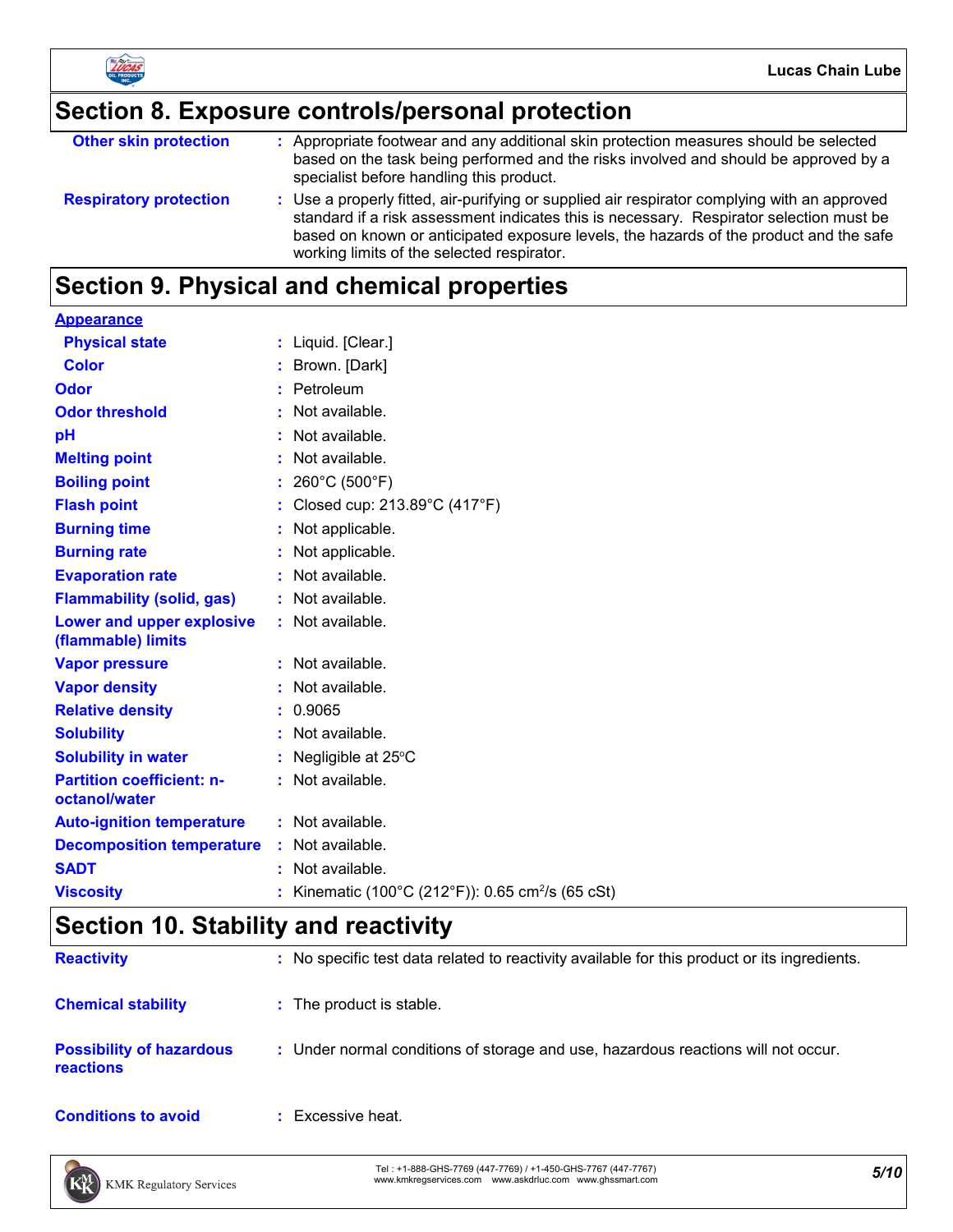

## **Section 10. Stability and reactivity**

: Reactive or incompatible with the following materials: Strong oxidizers. **Incompatible materials :**

| <b>Hazardous decomposition</b> | Under normal conditions of storage and use, hazardous decomposition products should |
|--------------------------------|-------------------------------------------------------------------------------------|
| products                       | not be produced.                                                                    |

## **Section 11. Toxicological information**

| Information on toxicological effects                      |                                                                                     |
|-----------------------------------------------------------|-------------------------------------------------------------------------------------|
| <b>Acute toxicity</b>                                     |                                                                                     |
| There is no data available.                               |                                                                                     |
| <b>Irritation/Corrosion</b>                               |                                                                                     |
| <b>Skin</b>                                               | $:$ There is no data available.                                                     |
| <b>Eyes</b>                                               | $:$ There is no data available.                                                     |
| <b>Respiratory</b>                                        | : There is no data available.                                                       |
| <b>Sensitization</b>                                      |                                                                                     |
| <b>Skin</b>                                               | $:$ There is no data available.                                                     |
| <b>Respiratory</b>                                        | $:$ There is no data available.                                                     |
| <b>Mutagenicity</b>                                       |                                                                                     |
| There is no data available.                               |                                                                                     |
| <b>Carcinogenicity</b>                                    |                                                                                     |
| There is no data available.                               |                                                                                     |
| <b>Reproductive toxicity</b>                              |                                                                                     |
| There is no data available.                               |                                                                                     |
| <b>Teratogenicity</b>                                     |                                                                                     |
| There is no data available.                               |                                                                                     |
| <b>Specific target organ toxicity (single exposure)</b>   |                                                                                     |
| There is no data available.                               |                                                                                     |
| <b>Specific target organ toxicity (repeated exposure)</b> |                                                                                     |
| There is no data available.                               |                                                                                     |
| <b>Aspiration hazard</b>                                  |                                                                                     |
| There is no data available.                               |                                                                                     |
| <b>Information on the likely</b><br>routes of exposure    | : Routes of entry anticipated: Oral, Dermal, Inhalation.                            |
| <b>Potential acute health effects</b>                     |                                                                                     |
| <b>Eye contact</b>                                        | No known significant effects or critical hazards.<br>t.                             |
| <b>Inhalation</b>                                         | No known significant effects or critical hazards.                                   |
| <b>Skin contact</b>                                       | No known significant effects or critical hazards.                                   |
| <b>Ingestion</b>                                          | : No known significant effects or critical hazards.                                 |
|                                                           |                                                                                     |
|                                                           | <b>Symptoms related to the physical, chemical and toxicological characteristics</b> |
| <b>Eye contact</b>                                        | No known significant effects or critical hazards.                                   |
| <b>Inhalation</b>                                         | No known significant effects or critical hazards.<br>t.                             |
| <b>Skin contact</b>                                       | No known significant effects or critical hazards.                                   |
| <b>Ingestion</b>                                          | No known significant effects or critical hazards.                                   |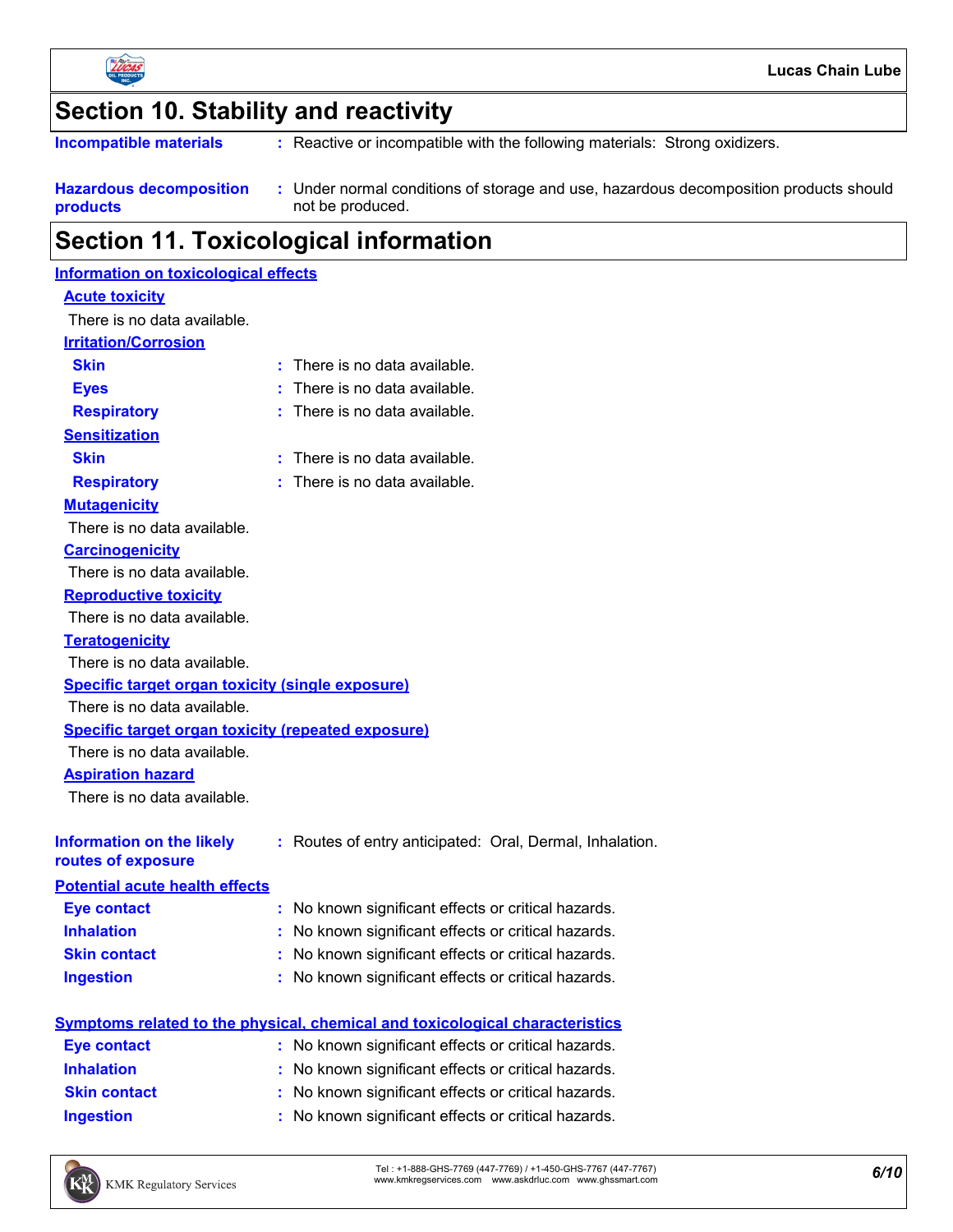

## **Section 11. Toxicological information**

### **Delayed and immediate effects and also chronic effects from short and long term exposure**

| <b>Short term exposure</b>              |                                                     |
|-----------------------------------------|-----------------------------------------------------|
| <b>Potential immediate</b><br>effects   | : No known significant effects or critical hazards. |
| <b>Potential delayed effects</b>        | : No known significant effects or critical hazards. |
| <b>Long term exposure</b>               |                                                     |
| <b>Potential immediate</b><br>effects   | : No known significant effects or critical hazards. |
| <b>Potential delayed effects</b>        | : No known significant effects or critical hazards. |
| <b>Potential chronic health effects</b> |                                                     |
| <b>General</b>                          | : No known significant effects or critical hazards. |
| <b>Carcinogenicity</b>                  | : No known significant effects or critical hazards. |
| <b>Mutagenicity</b>                     | : No known significant effects or critical hazards. |
| <b>Teratogenicity</b>                   | : No known significant effects or critical hazards. |
| <b>Developmental effects</b>            | : No known significant effects or critical hazards. |
| <b>Fertility effects</b>                | : No known significant effects or critical hazards. |

#### **Numerical measures of toxicity**

**Acute toxicity estimates**

There is no data available.

### **Section 12. Ecological information**

#### **Toxicity**

There is no data available.

#### **Persistence and degradability**

There is no data available.

#### **Bioaccumulative potential**

There is no data available.

| <b>Mobility in soil</b>     |                                          |
|-----------------------------|------------------------------------------|
| <b>Soil/water partition</b> | $\therefore$ There is no data available. |
| <b>coefficient (Koc)</b>    |                                          |

**Other adverse effects** : No known significant effects or critical hazards.

## **Section 13. Disposal considerations**

| <b>Disposal methods</b> | : The generation of waste should be avoided or minimized wherever possible. Disposal<br>of this product, solutions and any by-products should comply with the requirements of<br>environmental protection and waste disposal legislation and any regional local authority<br>requirements. Dispose of surplus and non-recyclable products via a licensed waste<br>disposal contractor. Waste should not be disposed of untreated to the sewer unless<br>fully compliant with the requirements of all authorities with jurisdiction. Waste<br>packaging should be recycled. Incineration or landfill should only be considered when |
|-------------------------|------------------------------------------------------------------------------------------------------------------------------------------------------------------------------------------------------------------------------------------------------------------------------------------------------------------------------------------------------------------------------------------------------------------------------------------------------------------------------------------------------------------------------------------------------------------------------------------------------------------------------------|
|                         | recycling is not feasible. This material and its container must be disposed of in a safe                                                                                                                                                                                                                                                                                                                                                                                                                                                                                                                                           |

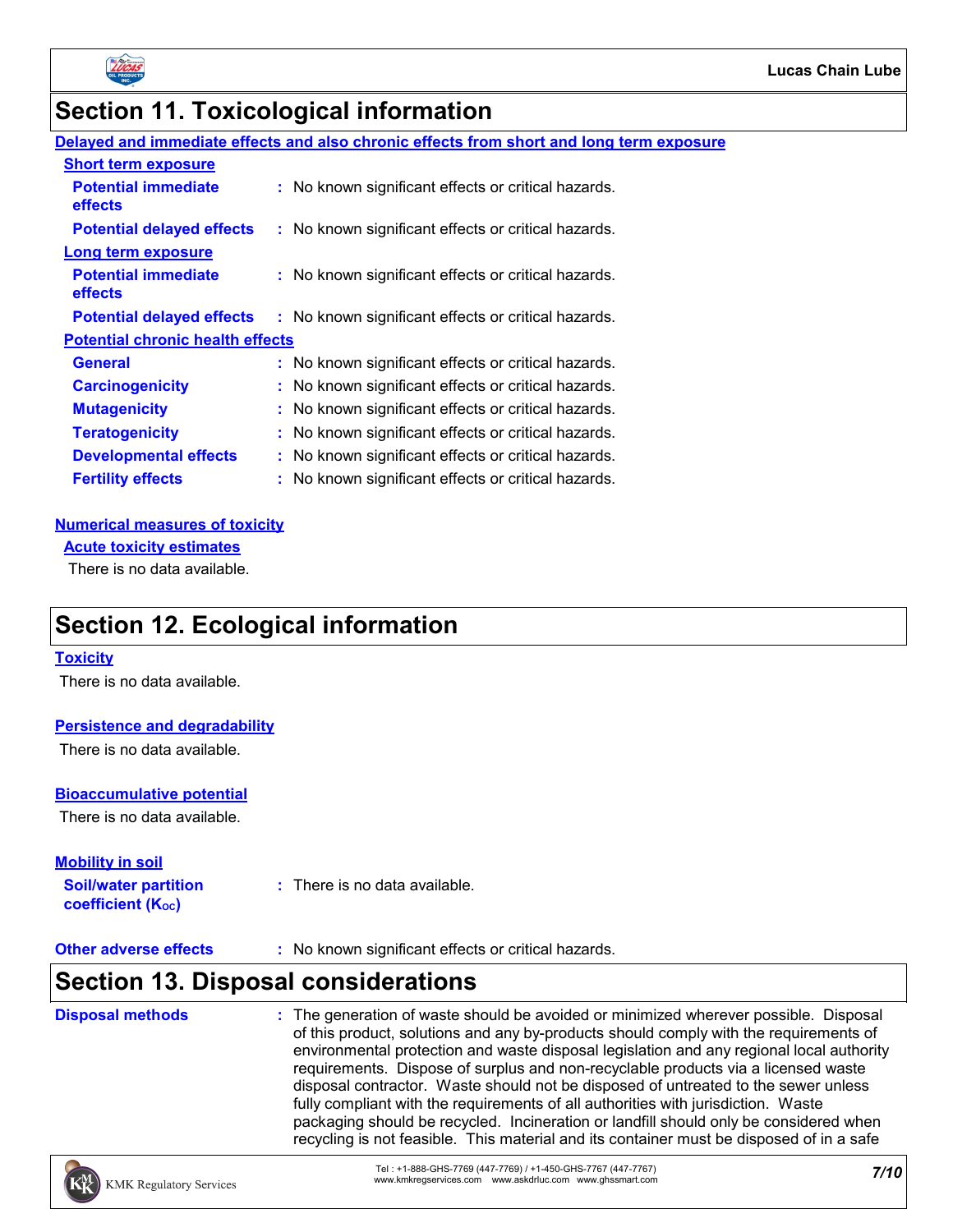

### **Section 13. Disposal considerations**

way. Empty containers or liners may retain some product residues. Avoid dispersal of spilled material and runoff and contact with soil, waterways, drains and sewers.

## **Section 14. Transport information**

|                                      | <b>DOT Classification</b> | <b>IMDG</b>              | <b>IATA</b>     |
|--------------------------------------|---------------------------|--------------------------|-----------------|
| <b>UN number</b>                     | Not regulated.            | Not regulated.           | Not regulated.  |
| <b>UN proper</b><br>shipping name    |                           |                          |                 |
| <b>Transport</b><br>hazard class(es) |                           |                          |                 |
| <b>Packing group</b>                 | $\overline{\phantom{a}}$  | $\overline{\phantom{0}}$ | $\qquad \qquad$ |
| <b>Environmental</b><br>hazards      | No.                       | No.                      | No.             |
| <b>Additional</b><br>information     |                           |                          |                 |

**Special precautions for user Transport within user's premises:** always transport in closed containers that are **:** upright and secure. Ensure that persons transporting the product know what to do in the event of an accident or spillage.

**Transport in bulk according :** Not available. **to Annex II of MARPOL 73/78 and the IBC Code**

### **Section 15. Regulatory information**

| <b>U.S. Federal regulations</b>                                                   | : TSCA 8(a) CDR Exempt/Partial exemption: All components are listed or exempted.<br>United States inventory (TSCA 8b): All components are listed or exempted. |
|-----------------------------------------------------------------------------------|---------------------------------------------------------------------------------------------------------------------------------------------------------------|
| <b>Clean Air Act Section 112</b><br>(b) Hazardous Air<br><b>Pollutants (HAPs)</b> | : Not listed                                                                                                                                                  |
| <b>Clean Air Act Section 602</b><br><b>Class I Substances</b>                     | : Not listed                                                                                                                                                  |
| <b>Clean Air Act Section 602</b><br><b>Class II Substances</b>                    | : Not listed                                                                                                                                                  |
| <b>DEA List I Chemicals</b><br>(Precursor Chemicals)                              | : Not listed                                                                                                                                                  |
| <b>DEA List II Chemicals</b><br><b>(Essential Chemicals)</b>                      | : Not listed                                                                                                                                                  |
| <b>SARA 302/304</b>                                                               |                                                                                                                                                               |
| <b>Composition/information on ingredients</b>                                     |                                                                                                                                                               |
| No products were found.                                                           |                                                                                                                                                               |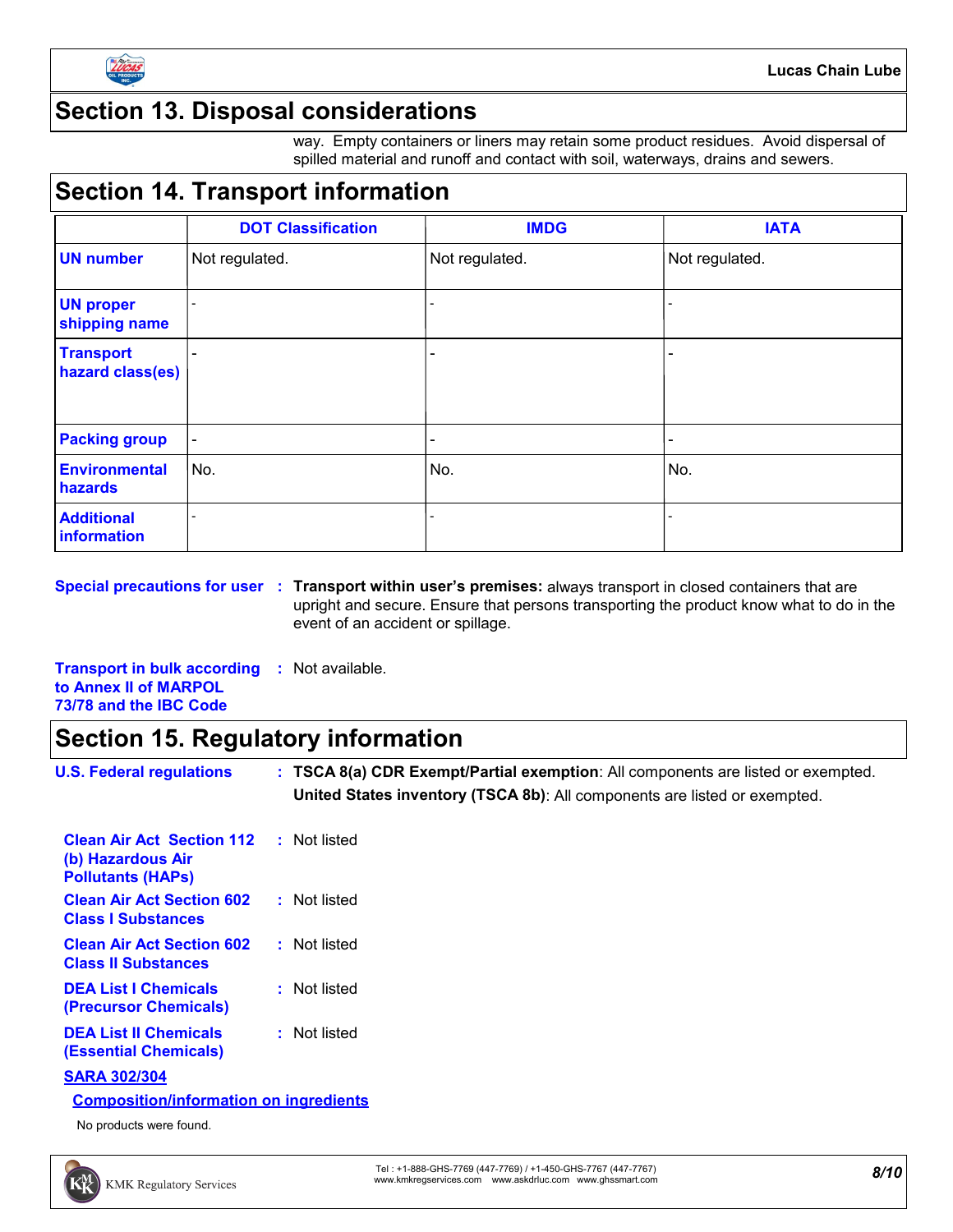

# **Section 15. Regulatory information**

| <b>SARA 304 RQ</b>                                                                 | : Not applicable.                                                                                                                                                                                                                                                                                                                                                                                                                                                                                       |
|------------------------------------------------------------------------------------|---------------------------------------------------------------------------------------------------------------------------------------------------------------------------------------------------------------------------------------------------------------------------------------------------------------------------------------------------------------------------------------------------------------------------------------------------------------------------------------------------------|
| <b>SARA 311/312</b>                                                                |                                                                                                                                                                                                                                                                                                                                                                                                                                                                                                         |
| <b>Classification</b>                                                              | : Not applicable.                                                                                                                                                                                                                                                                                                                                                                                                                                                                                       |
| <b>Composition/information on ingredients</b>                                      |                                                                                                                                                                                                                                                                                                                                                                                                                                                                                                         |
| No products were found.                                                            |                                                                                                                                                                                                                                                                                                                                                                                                                                                                                                         |
| <b>State regulations</b>                                                           |                                                                                                                                                                                                                                                                                                                                                                                                                                                                                                         |
| <b>Massachusetts</b>                                                               | : None of the components are listed.                                                                                                                                                                                                                                                                                                                                                                                                                                                                    |
| <b>New York</b>                                                                    | : None of the components are listed.                                                                                                                                                                                                                                                                                                                                                                                                                                                                    |
| <b>New Jersey</b>                                                                  | : The following components are listed: Lubricating oils, petroleum, c>25, hydrotreated<br>bright stock-based                                                                                                                                                                                                                                                                                                                                                                                            |
| <b>Pennsylvania</b>                                                                | : None of the components are listed.                                                                                                                                                                                                                                                                                                                                                                                                                                                                    |
| <b>California Prop. 65</b>                                                         |                                                                                                                                                                                                                                                                                                                                                                                                                                                                                                         |
| No products were found.                                                            |                                                                                                                                                                                                                                                                                                                                                                                                                                                                                                         |
| <b>International requlations</b>                                                   |                                                                                                                                                                                                                                                                                                                                                                                                                                                                                                         |
| <b>International lists</b>                                                         | : Australia inventory (AICS): All components are listed or exempted.<br>China inventory (IECSC): All components are listed or exempted.<br>Japan inventory: Not determined.<br>Korea inventory: All components are listed or exempted.<br>Malaysia Inventory (EHS Register): Not determined.<br>New Zealand Inventory of Chemicals (NZIoC): All components are listed or exempted.<br>Philippines inventory (PICCS): All components are listed or exempted.<br>Taiwan inventory (CSNN): Not determined. |
| <b>Chemical Weapons</b><br><b>Convention List Schedule</b><br><b>I</b> Chemicals   | : Not listed                                                                                                                                                                                                                                                                                                                                                                                                                                                                                            |
| <b>Chemical Weapons</b><br><b>Convention List Schedule</b><br><b>Il Chemicals</b>  | : Not listed                                                                                                                                                                                                                                                                                                                                                                                                                                                                                            |
| <b>Chemical Weapons</b><br><b>Convention List Schedule</b><br><b>III Chemicals</b> | : Not listed                                                                                                                                                                                                                                                                                                                                                                                                                                                                                            |

### **Section 16. Other information**

#### **Hazardous Material Information System (U.S.A.)**

**Health :** 0 **Flammability :** 1 **Physical hazards :** 0

**Caution: HMIS® ratings are based on a 0-4 rating scale, with 0 representing minimal hazards or risks, and 4 representing significant hazards or risks Although HMIS® ratings are not required on SDSs under 29 CFR 1910.1200, the preparer may choose to provide them. HMIS® ratings are to be used with a fully implemented HMIS® program. HMIS® is a registered mark of the National Paint & Coatings Association (NPCA). HMIS® materials may be purchased exclusively from J. J. Keller (800) 327-6868.**

**The customer is responsible for determining the PPE code for this material.**

**National Fire Protection Association (U.S.A.)**

**Health :** 0 **Flammability :** 1 **Instability :** 0

**Reprinted with permission from NFPA 704-2001, Identification of the Hazards of Materials for Emergency Response Copyright ©1997, National Fire Protection Association, Quincy, MA 02269. This reprinted material is not the complete and official position of the National Fire Protection Association, on the referenced subject which is represented only by the standard in its entirety.**